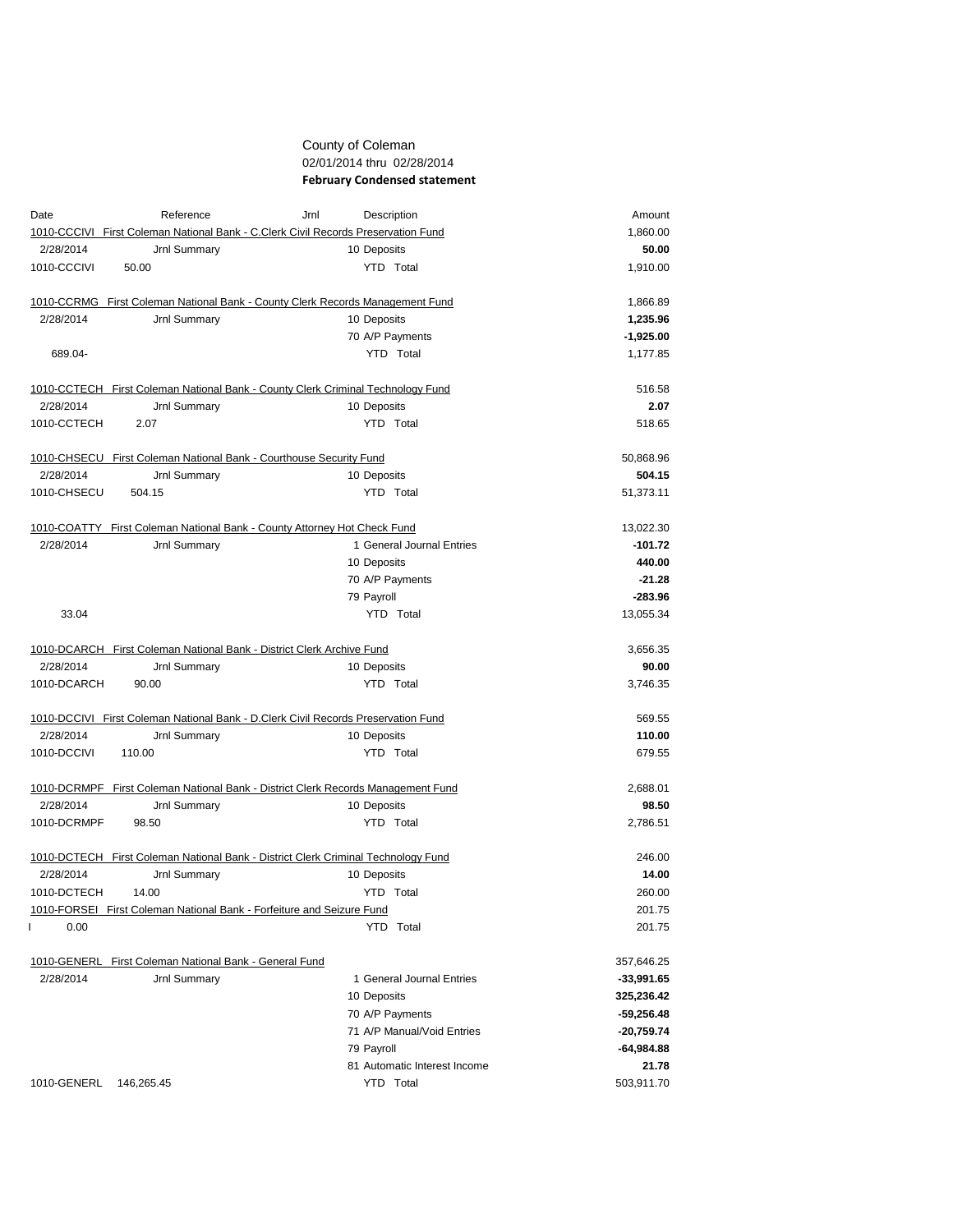|             | 1010-GENR&B First Coleman National Bank - General Road and Bridge Fund   |   | 55,649.44                    |               |
|-------------|--------------------------------------------------------------------------|---|------------------------------|---------------|
| 2/10/2014   | <b>TRANSFER</b>                                                          | 1 |                              | $-25,000.00$  |
| 2/10/2014   | <b>TRANSFER</b>                                                          | 1 |                              | $-25,000.00$  |
| 2/10/2014   | <b>TRANSFER</b>                                                          | 1 |                              | $-25,000.00$  |
| 2/10/2014   | <b>TRANSFER</b>                                                          | 1 |                              | $-25,000.00$  |
| 2/28/2014   | Jrnl Summary                                                             |   | 1 General Journal Entries    | $-113,472.55$ |
|             |                                                                          |   | 10 Deposits                  | 173,113.80    |
|             |                                                                          |   | 70 A/P Payments              | $-801.13$     |
|             |                                                                          |   | 71 A/P Manual/Void Entries   | $-11,509.10$  |
|             |                                                                          |   | 79 Payroll                   | $-13,065.92$  |
|             |                                                                          |   | 81 Automatic Interest Income | 3.89          |
| 1010-GENR&B | 34,268.99                                                                |   | YTD Total                    | 89,918.43     |
|             | 1010-GUARD First Coleman National Bank - Supplemental Guardianship Fund  |   |                              | 2,464.00      |
| 2/28/2014   | Jrnl Summary                                                             |   | 10 Deposits                  | 100.00        |
| 1010-GUARD  | 100.00                                                                   |   | YTD Total                    | 2,564.00      |
|             | 1010-HISSOC First Coleman National Bank - Historical Society Fund        |   |                              | 857.34        |
| 1010-HISSOC | 0.00                                                                     |   | YTD Total                    | 857.34        |
|             | 1010-JUSCOU First Coleman National Bank - Justice Court Technology Fund  |   |                              | 5,625.87      |
| 1010-JUSCOU | 260.00                                                                   |   | YTD Total                    | 5,885.87      |
|             | 1010-LAWENF First Coleman National Bank - Law Enforcement Education Fund |   |                              | 291.58        |
| 1010-LAWENF | 0.00                                                                     |   | YTD Total                    | 291.58        |
|             |                                                                          |   |                              |               |
|             | 1010-PREC01 First Coleman National Bank - Precinct No 1                  |   |                              | 142,448.90    |
| 2/10/2014   | <b>TRANSFER</b>                                                          | 1 |                              | 25,000.00     |
| 2/28/2014   | Jrnl Summary                                                             |   | 1 General Journal Entries    | 24,023.32     |
|             |                                                                          |   | 10 Deposits                  | 448.32        |
|             |                                                                          |   | 70 A/P Payments              | $-22,052.32$  |
|             |                                                                          |   | 71 A/P Manual/Void Entries   | $-230.07$     |
|             |                                                                          |   | 79 Payroll                   | $-5,207.28$   |
|             |                                                                          |   | 81 Automatic Interest Income | 6.03          |
| 1010-PREC01 | 3,012.00-                                                                |   | YTD Total                    | 139,436.90    |
|             | 1010-PREC02 First Coleman National Bank - Precinct NO 2                  |   |                              | 103,929.29    |
| 2/10/2014   | <b>TRANSFER</b>                                                          | 1 |                              | 25,000.00     |
| 2/28/2014   | Jrnl Summary                                                             |   | 1 General Journal Entries    | 24,215.32     |
|             |                                                                          |   | 70 A/P Payments              | $-7,897.15$   |
|             |                                                                          |   | 71 A/P Manual/Void Entries   | $-2,845.46$   |
|             |                                                                          |   | 79 Payroll                   | $-5,577.36$   |
|             |                                                                          |   | 81 Automatic Interest Income | 4.83          |
| 1010-PREC02 | 7,900.18                                                                 |   | YTD Total                    | 111,829.47    |
|             | 1010-PREC03 First Coleman National Bank - Precinct No 3                  |   |                              | 91,209.74     |
| 2/10/2014   | <b>TRANSFER</b>                                                          | 1 |                              | 25,000.00     |
| 2/28/2014   | Jrnl Summary                                                             |   | 1 General Journal Entries    | 24,159.32     |
|             |                                                                          |   | 70 A/P Payments              | $-5,627.75$   |
|             |                                                                          |   | 71 A/P Manual/Void Entries   | $-1,903.90$   |
|             |                                                                          |   | 79 Payroll                   | $-5,225.92$   |
|             |                                                                          |   | 81 Automatic Interest Income | 4.44          |
| 1010-PREC03 | 11,406.19                                                                |   | YTD Total                    | 102,615.93    |